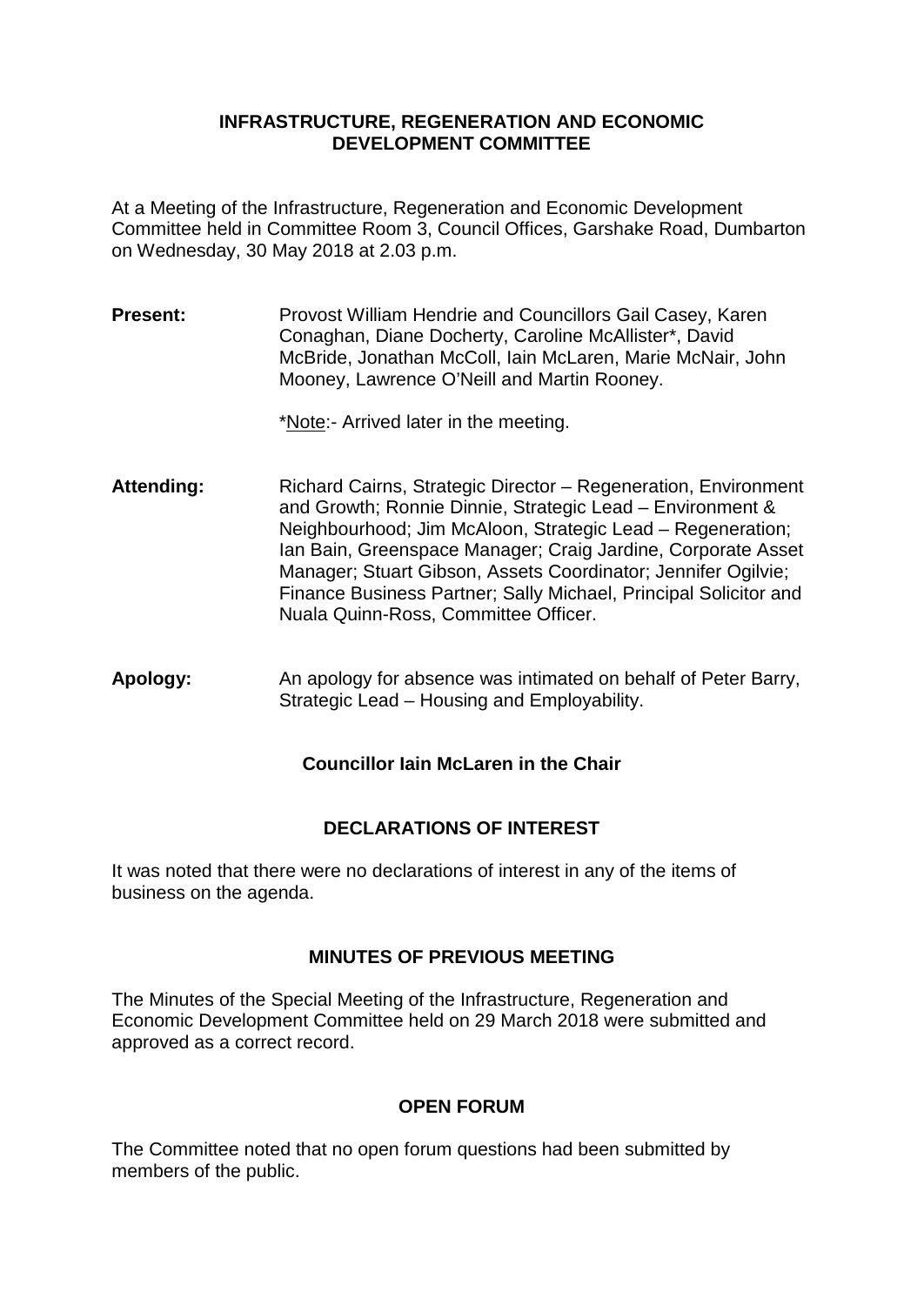# **ENVIRONMENT & NEIGHBOURHOOD DELIVERY PLAN 2018/19**

A report was submitted by the Strategic Lead - Environment and Neighbourhood presenting the 2018/19 Environment & Neighbourhood Delivery Plan and the yearend progress report on the 2017/18 Delivery Plan.

The Strategic Lead – Environment and Neighbourhood advised the Committee of typographic errors within the appendix to the report; he confirmed that Clydebank Golf Course was not closing and that there was to be a review of charges for use of the golf course, he also advised that no risk indicators had been included within Appendix 3 of the report and he would provide an updated version to Members.

After discussion and having heard the Strategic Lead – Environment and Neighbourhood and the Greenspace Manager in further explanation of the report and in answer to Members' questions, the Committee agreed:-

- (1) to note the progress made on delivering the 2017/18 Delivery Plan;
- (2) to approve the 2018/19 Delivery Plan; and
- (3) that a briefing note be provided detailing pesticides currently being used by Greenspace.

### **REGENERATION DELIVERY PLAN 2018/19**

A report was submitted by the Strategic Lead - Regeneration presenting the 2018/19 Delivery Plan for Regeneration and the year-end progress report for the 2017/18 Delivery Plan.

Having heard the Strategic Lead – Regeneration and the Finance Business Partner, the Committee agreed to accept an update on the finance resources, as detailed at 6. Resources, within Appendix 1 to the report, thereafter the update was circulated to those present.

After discussion and having heard officers in further explanation of the report and in answer to Members' questions, the Committee agreed:-

- (1) to note progress made on delivery of the 2017/18 plan;
- (2) to note the 2018/19 Delivery Plan; and
- (3) that a briefing note be provided detailing the amendments reflected in the circulated finance resources information.